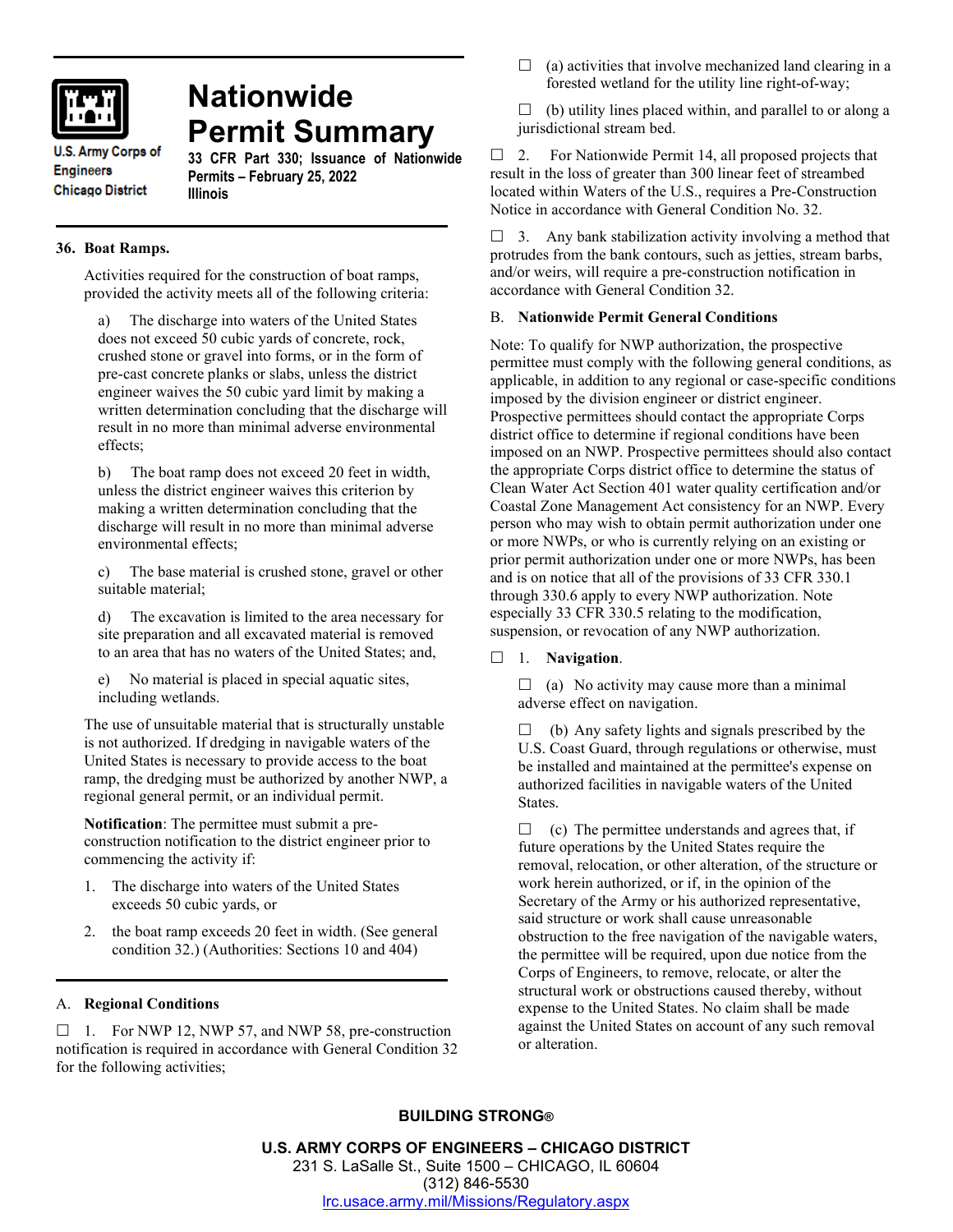2. **Aquatic Life Movements.** No activity may substantially disrupt the necessary life cycle movements of those species of aquatic life indigenous to the waterbody, including those species that normally migrate through the area, unless the activity's primary purpose is to impound water. All permanent and temporary crossings of waterbodies shall be suitably culverted, bridged, or otherwise designed and constructed to maintain low flows to sustain the movement of those aquatic species. If a bottomless culvert cannot be used, then the crossing should be designed and constructed to minimize adverse effects to aquatic life movements.

 3. **Spawning Areas**. Activities in spawning areas during spawning seasons must be avoided to the maximum extent practicable. Activities that result in the physical destruction (e.g., through excavation, fill, or downstream smothering by substantial turbidity) of an important spawning area are not authorized.

 4. **Migratory Bird Breeding Areas.** Activities in waters of the United States that serve as breeding areas for migratory birds must be avoided to the maximum extent practicable.

 5. **Shellfish Beds**. No activity may occur in areas of concentrated shellfish populations, unless the activity is directly related to a shellfish harvesting activity authorized by NWPs 4 and 48, or is a shellfish seeding or habitat restoration activity authorized by NWP 27.

 6. **Suitable Material**. No activity may use unsuitable material (e.g., trash, debris, car bodies, asphalt, etc.). Material used for construction or discharged must be free from toxic pollutants in toxic amounts (see section 307 of the Clean Water Act).

 7. **Water Supply Intakes**. No activity may occur in the proximity of a public water supply intake, except where the activity is for the repair or improvement of public water supply intake structures or adjacent bank stabilization.

 8. **Adverse Effects from Impoundments**. If the activity creates an impoundment of water, adverse effects to the aquatic system due to accelerating the passage of water, and/or restricting its flow must be minimized to the maximum extent practicable.

 9. **Management of Water Flows**. To the maximum extent practicable, the pre-construction course, condition, capacity, and location of open waters must be maintained for each activity, including stream channelization, storm water management activities, and temporary and permanent road crossings, except as provided below. The activity must be constructed to withstand expected high flows. The activity must not restrict or impede the passage of normal or high flows, unless the primary purpose of the activity is to impound water or manage high flows. The activity may alter the pre-construction course, condition, capacity, and location of open waters if it benefits the aquatic environment (e.g., stream restoration or relocation activities).

 10. **Fills Within 100-Year Floodplains**. The activity must comply with applicable FEMA-approved state or local floodplain management requirements.

□ 11. **Equipment**. Heavy equipment working in wetlands or mudflats must be placed on mats, or other measures must be taken to minimize soil disturbance.

 12. **Soil Erosion and Sediment Controls**. Appropriate soil erosion and sediment controls must be used and maintained in effective operating condition during construction, and all exposed soil and other fills, as well as any work below the ordinary high water mark or high tide line, must be permanently stabilized at the earliest practicable date. Permittees are encouraged to perform work within waters of the United States during periods of low-flow or no-flow, or during low tides.

 13. **Removal of Temporary Fills**. Temporary structures must be removed, to the maximum extent practicable, after their use has been discontinued. Temporary fills must be removed in their entirety and the affected areas returned to pre-construction elevations. The affected areas must be revegetated, as appropriate.

 14. **Proper Maintenance**. Any authorized structure or fill shall be properly maintained, including maintenance to ensure public safety and compliance with applicable NWP general conditions, as well as any activity-specific conditions added by the district engineer to an NWP authorization.

 15. **Single and Complete Project**. The activity must be a single and complete project. The same NWP cannot be used more than once for the same single and complete project.

## 16. **Wild and Scenic Rivers**.

 $\Box$  (a) No NWP activity may occur in a component of the National Wild and Scenic River System, or in a river officially designated by Congress as a "study river" for possible inclusion in the system while the river is in an official study status, unless the appropriate Federal agency with direct management responsibility for such river, has determined in writing that the proposed activity will not adversely affect the Wild and Scenic River designation or study status.

 $\Box$  (b) If a proposed NWP activity will occur in a component of the National Wild and Scenic River System, or in a river officially designated by Congress as a "study river" for possible inclusion in the system while the river is in an official study status, the permittee must submit a preconstruction notification (see general condition 32). The district engineer will coordinate the PCN with the Federal agency with direct management responsibility for that river. Permittees shall not begin the NWP activity until notified by the district engineer that the Federal agency with direct management responsibility for that river has determined in writing that the proposed NWP activity will not adversely affect the Wild and Scenic River designation or study status.

 $\Box$  (c) Information on Wild and Scenic Rivers may be obtained from the appropriate Federal land management agency responsible for the designated Wild and Scenic River or study river (e.g., National Park Service, U.S. Forest Service, Bureau of Land Management, U.S. Fish and Wildlife Service). Information on these rivers is also available at: http://www.rivers.gov/.

 17. **Tribal Rights**. No activity or its operation may impair reserved tribal rights, including, but not limited to, reserved water rights and treaty fishing and hunting rights.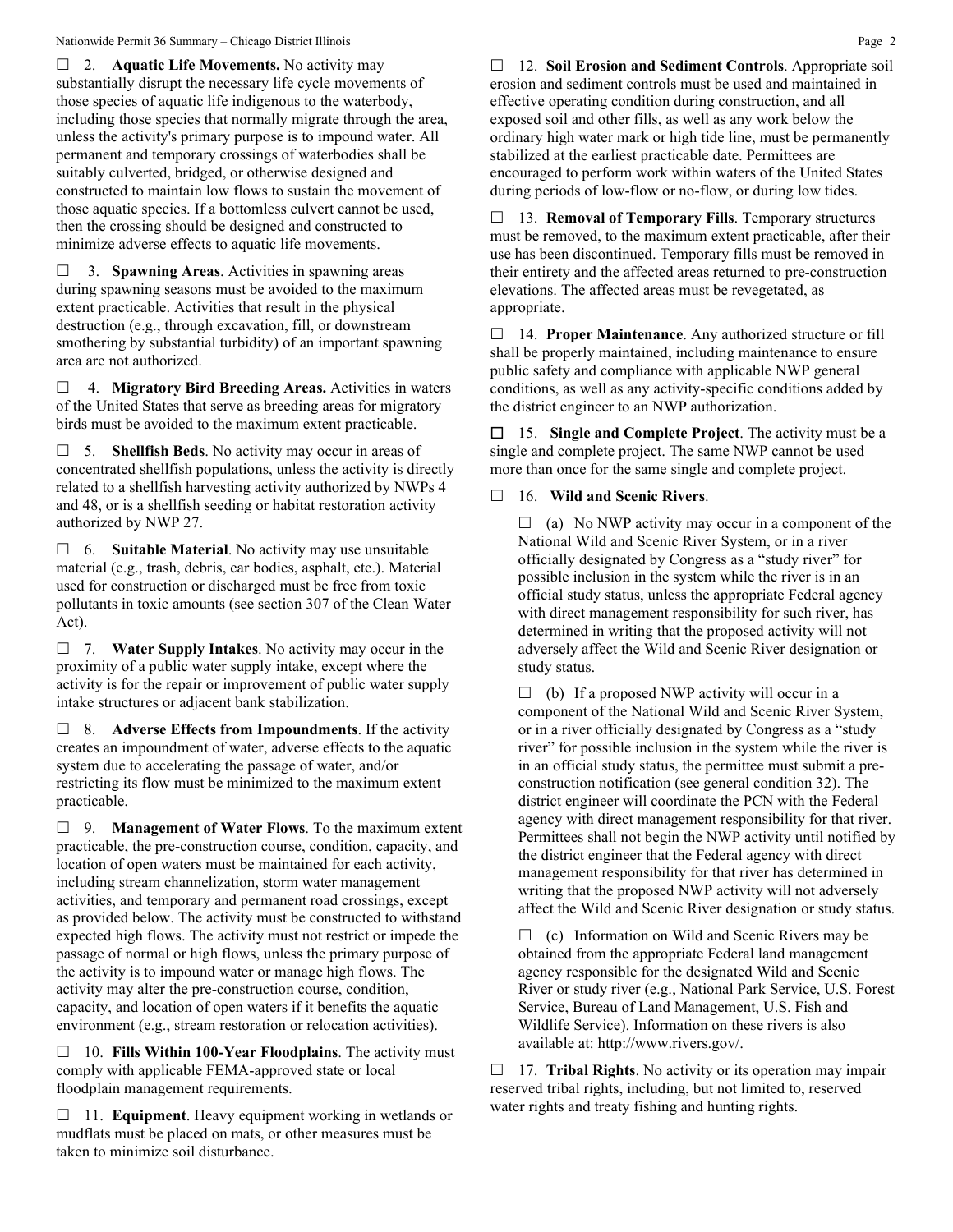#### 18. **Endangered Species**.

 $\Box$  (a) No activity is authorized under any NWP which is likely to directly or indirectly jeopardize the continued existence of a threatened or endangered species or a species proposed for such designation, as identified under the Federal Endangered Species Act (ESA), or which will directly or indirectly destroy or adversely modify the critical habitat of such species. No activity is authorized under any NWP which "may affect" a listed species or critical habitat, unless ESA section 7 consultation addressing the consequences of the proposed activity on listed species or critical habitat has been completed. See 50 CFR 402.02 for the definition of "effects of the action" for the purposes of ESA section 7 consultation, as well as 50 CFR 402.17, which provides further explanation under ESA section 7 regarding "activities that are reasonably certain to occur" and "consequences caused by the proposed action."

 $\Box$  (b) Federal agencies should follow their own procedures for complying with the requirements of the ESA (see 33 CFR 330.4 $(f)(1)$ ). If pre-construction notification is required for the proposed activity, the Federal permittee must provide the district engineer with the appropriate documentation to demonstrate compliance with those requirements. The district engineer will verify that the appropriate documentation has been submitted. If the appropriate documentation has not been submitted, additional ESA section 7 consultation may be necessary for the activity and the respective federal agency would be responsible for fulfilling its obligation under section 7 of the ESA.

 $\Box$  (c) Non-federal permittees must submit a preconstruction notification to the district engineer if any listed species (or species proposed for listing) or designated critical habitat (or critical habitat proposed such designation) might be affected or is in the vicinity of the activity, or if the activity is located in designated critical habitat or critical habitat proposed for such designation, and shall not begin work on the activity until notified by the district engineer that the requirements of the ESA have been satisfied and that the activity is authorized. For activities that might affect Federally-listed endangered or threatened species (or species proposed for listing) or designated critical habitat (or critical habitat proposed for such designation), the pre-construction notification must include the name(s) of the endangered or threatened species (or species proposed for listing) that might be affected by the proposed activity or that utilize the designated critical habitat (or critical habitat proposed for such designation) that might be affected by the proposed activity. The district engineer will determine whether the proposed activity "may affect" or will have "no effect" to listed species and designated critical habitat and will notify the non-Federal applicant of the Corps' determination within 45 days of receipt of a complete preconstruction notification. For activities where the non-Federal applicant has identified listed species (or species proposed for listing) or designated critical habitat (or critical habitat proposed for such designation) that might be affected or is in the vicinity of the activity, and has so notified the Corps, the applicant shall not begin work until the Corps has provided notification that the proposed activity will have "no effect" on listed species (or species proposed for listing or designated critical habitat (or critical habitat proposed for such designation), or until ESA section 7 consultation or conference has been completed. If the non-Federal applicant has not heard back from the Corps within 45 days, the applicant must still wait for notification from the Corps.

 $\Box$  (d) As a result of formal or informal consultation with the FWS or NMFS the district engineer may add species-specific permit conditions to the NWPs.

 $\Box$  (e) Authorization of an activity by an NWP does not authorize the "take" of a threatened or endangered species as defined under the ESA. In the absence of separate authorization (e.g., an ESA Section 10 Permit, a Biological Opinion with "incidental take" provisions, etc.) from the FWS or the NMFS, the Endangered Species Act prohibits any person subject to the jurisdiction of the United States to take a listed species, where "take" means to harass, harm, pursue, hunt, shoot, wound, kill, trap, capture, or collect, or to attempt to engage in any such conduct. The word "harm" in the definition of "take" means an act which actually kills or injures wildlife. Such an act may include significant habitat modification or degradation where it actually kills or injures wildlife by significantly impairing essential behavioral patterns, including breeding, feeding or sheltering.

 $\Box$  (f) If the non-federal permittee has a valid ESA section  $10(a)(1)(B)$  incidental take permit with an approved Habitat Conservation Plan for a project or a group of projects that includes the proposed NWP activity, the non-federal applicant should provide a copy of that ESA section  $10(a)(1)(B)$  permit with the PCN required by paragraph (c) of this general condition. The district engineer will coordinate with the agency that issued the ESA section  $10(a)(1)(B)$  permit to determine whether the proposed NWP activity and the associated incidental take were considered in the internal ESA section 7 consultation conducted for the ESA section  $10(a)(1)(B)$  permit. If that coordination results in concurrence from the agency that the proposed NWP activity and the associated incidental take were considered in the internal ESA section 7 consultation for the ESA section  $10(a)(1)(B)$  permit, the district engineer does not need to conduct a separate ESA section 7 consultation for the proposed NWP activity. The district engineer will notify the non-federal applicant within 45 days of receipt of a complete pre-construction notification whether the ESA section  $10(a)(1)(B)$  permit covers the proposed NWP activity or whether additional ESA section 7 consultation is required.

 $\Box$  (g) Information on the location of threatened and endangered species and their critical habitat can be obtained directly from the offices of the FWS and NMFS or their world wide web pages at http://www.fws.gov/ or http://www.fws.gov/ipac and

http://www.nmfs.noaa.gov/pr/species/esa/ respectively.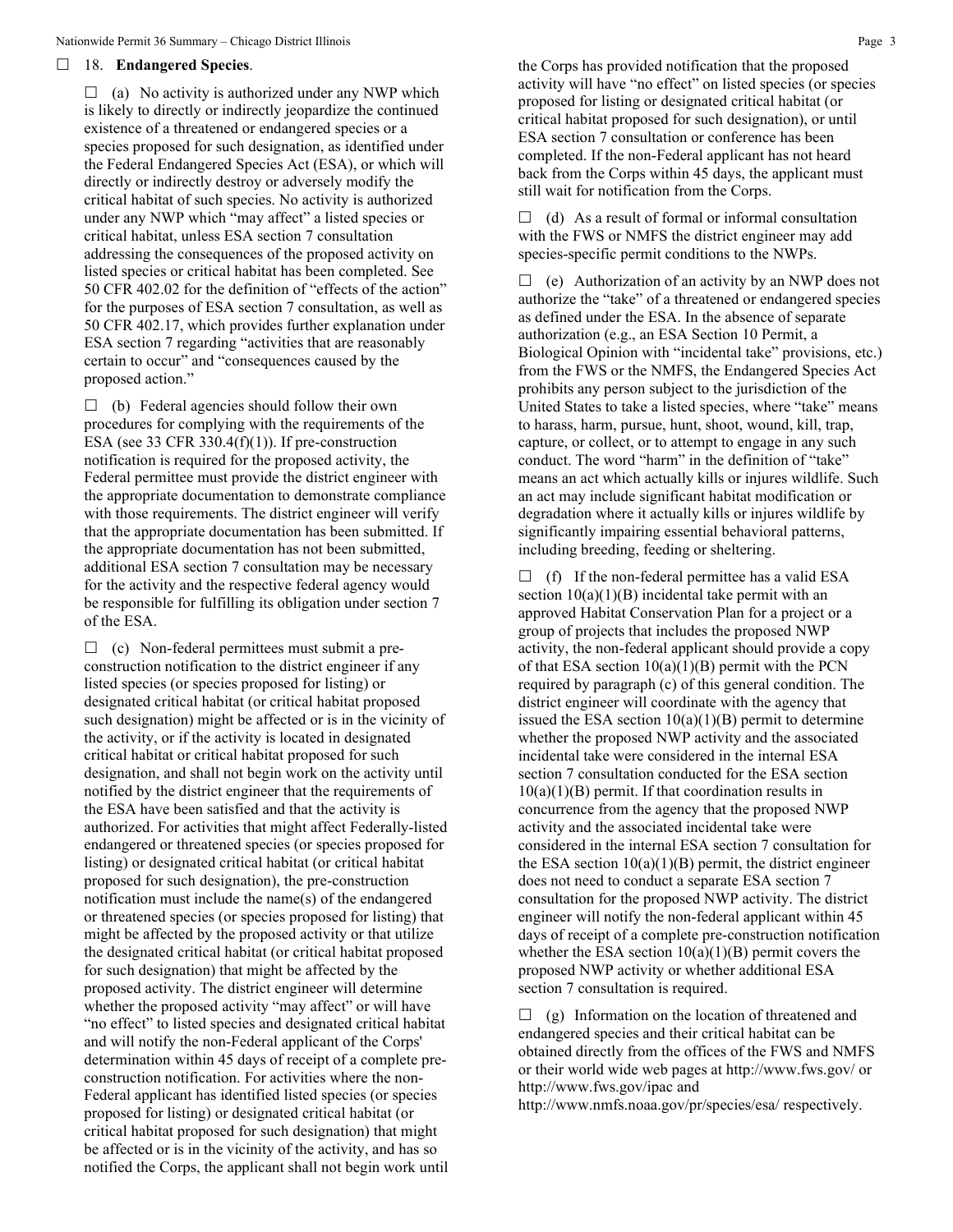19. **Migratory Birds and Bald and Golden Eagles**. The permittee is responsible for ensuring that an action authorized by NWP complies with the Migratory Bird Treaty Act and the Bald and Golden Eagle Protection Act. The permittee is responsible for contacting the appropriate local office of the U.S. Fish and Wildlife Service to determine what measures, if any, are necessary or appropriate to reduce adverse effects to migratory birds or eagles, including whether "incidental take" permits are necessary and available under the Migratory Bird Treaty Act or Bald and Golden Eagle Protection Act for a particular activity.

## 20. **Historic Properties**.

 $\Box$  (a) No activity is authorized under any NWP which may have the potential to cause effects to properties listed, or eligible for listing, in the National Register of Historic Places until the requirements of Section 106 of the National Historic Preservation Act (NHPA) have been satisfied.

 $\Box$  (b) Federal permittees should follow their own procedures for complying with the requirements of section 106 of the National Historic Preservation Act (see 33 CFR 330.4(g)(1)). If pre-construction notification is required for the proposed NWP activity, the Federal permittee must provide the district engineer with the appropriate documentation to demonstrate compliance with those requirements. The district engineer will verify that the appropriate documentation has been submitted. If the appropriate documentation is not submitted, then additional consultation under section 106 may be necessary. The respective federal agency is responsible for fulfilling its obligation to comply with section 106.

 $\Box$  (c) Non-federal permittees must submit a preconstruction notification to the district engineer if the NWP activity might have the potential to cause effects to any historic properties listed on, determined to be eligible for listing on, or potentially eligible for listing on the National Register of Historic Places, including previously unidentified properties. For such activities, the preconstruction notification must state which historic properties might have the potential to be affected by the proposed NWP activity or include a vicinity map indicating the location of the historic properties or the potential for the presence of historic properties. Assistance regarding information on the location of, or potential for, the presence of historic properties can be sought from the State Historic Preservation Officer, Tribal Historic Preservation Officer, or designated tribal representative, as appropriate, and the National Register of Historic Places (see 33 CFR 330.4(g)). When reviewing pre-construction notifications, district engineers will comply with the current procedures for addressing the requirements of section 106 of the National Historic Preservation Act. The district engineer shall make a reasonable and good faith effort to carry out appropriate identification efforts commensurate with potential impacts, which may include background research, consultation, oral history interviews, sample field investigation, and/or field survey. Based on the information submitted in the PCN and these identification efforts, the district engineer shall determine whether the

proposed NWP activity has the potential to cause effects on the historic properties. Section 106 consultation is not required when the district engineer determines that the activity does not have the potential to cause effects on historic properties (see 36 CFR 800.3(a)). Section 106 consultation is required when the district engineer determines that the activity has the potential to cause effects on historic properties. The district engineer will conduct consultation with consulting parties identified under 36 CFR 800.2(c) when he or she makes any of the following effect determinations for the purposes of section 106 of the NHPA: No historic properties affected, no adverse effect, or adverse effect.

 $\Box$  (d) Where the non-Federal applicant has identified historic properties on which the proposed NWP activity might have the potential to cause effects and has so notified the Corps, the non-Federal applicant shall not begin the activity until notified by the district engineer either that the activity has no potential to cause effects to historic properties or that NHPA section 106 consultation has been completed. For non-federal permittees, the district engineer will notify the prospective permittee within 45 days of receipt of a complete pre-construction notification whether NHPA section 106 consultation is required. If NHPA section 106 consultation is required, the district engineer will notify the non-Federal applicant that he or she cannot begin the activity until section 106 consultation is completed. If the non-Federal applicant has not heard back from the Corps within 45 days, the applicant must still wait for notification from the Corps.

 $\Box$  (e) Prospective permittees should be aware that section 110k of the NHPA (54 U.S.C. 306113) prevents the Corps from granting a permit or other assistance to an applicant who, with intent to avoid the requirements of section 106 of the NHPA, has intentionally significantly adversely affected a historic property to which the permit would relate, or having legal power to prevent it, allowed such significant adverse effect to occur, unless the Corps, after consultation with the Advisory Council on Historic Preservation (ACHP), determines that circumstances justify granting such assistance despite the adverse effect created or permitted by the applicant. If circumstances justify granting the assistance, the Corps is required to notify the ACHP and provide documentation specifying the circumstances, the degree of damage to the integrity of any historic properties affected, and proposed mitigation. This documentation must include any views obtained from the applicant, SHPO/THPO, appropriate Indian tribes if the undertaking occurs on or affects historic properties on tribal lands or affects properties of interest to those tribes, and other parties known to have a legitimate interest in the impacts to the permitted activity on historic properties.

 21. **Discovery of Previously Unknown Remains and Artifacts**. Permittees that discover any previously unknown historic, cultural or archeological remains and artifacts while accomplishing the activity authorized by NWP, they must immediately notify the district engineer of what they have found, and to the maximum extent practicable, avoid construction activities that may affect the remains and artifacts until the required coordination has been completed.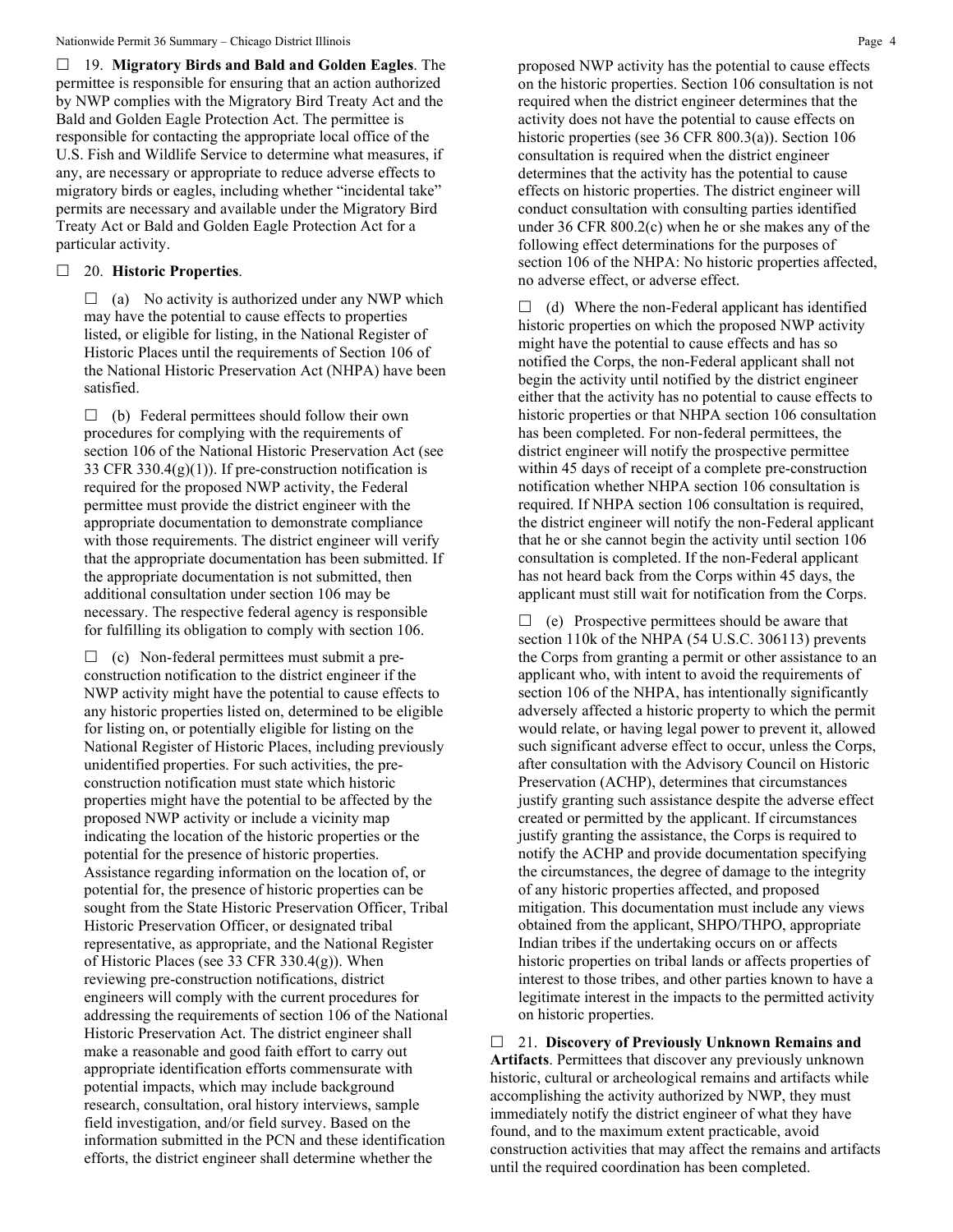Nationwide Permit 36 Summary – Chicago District Illinois **Page 5** All the state of the state of the state of the state of the state of the state of the state of the state of the state of the state of the state of the state

The district engineer will initiate the Federal, Tribal, and state coordination required to determine if the items or remains warrant a recovery effort or if the site is eligible for listing in the National Register of Historic Places.

 **22. Designated Critical Resource Waters**. Critical resource waters include, NOAA-managed marine sanctuaries and marine monuments, and National Estuarine Research Reserves. The district engineer may designate, after notice and opportunity for public comment, additional waters officially designated by a state as having particular environmental or ecological significance, such as outstanding national resource waters or state natural heritage sites. The district engineer may also designate additional critical resource waters after notice and opportunity for public comment.

 $\Box$  (a) Discharges of dredged or fill material into waters of the United States are not authorized by NWPs 7, 12, 14, 16, 17, 21, 29, 31, 35, 39, 40, 42, 43, 44, 49, 50, 51, 52, 57, and 58 for any activity within, or directly affecting, critical resource waters, including wetlands adjacent to such waters.

 $\Box$  (b) For NWPs 3, 8, 10, 13, 15, 18, 19, 22, 23, 25, 27, 28, 30, 33, 34, 36, 37, 38, and 54, notification is required in accordance with general condition 32, for any activity proposed by permittees in the designated critical resource waters including wetlands adjacent to those waters. The district engineer may authorize activities under these NWPs only after she or he determines that the impacts to the critical resource waters will be no more than minimal.

 **23. Mitigation**. The district engineer will consider the following factors when determining appropriate and practicable mitigation necessary to ensure that the individual and cumulative adverse environmental effects are no more than minimal:

 $\Box$  (a) The activity must be designed and constructed to avoid and minimize adverse effects, both temporary and permanent, to waters of the United States to the maximum extent practicable at the project site (i.e., on site).

 $\Box$  (b) Mitigation in all its forms (avoiding, minimizing, rectifying, reducing, or compensating for resource losses) will be required to the extent necessary to ensure that the individual and cumulative adverse environmental effects are no more than minimal.

 $\Box$  (c) Compensatory mitigation at a minimum one-forone ratio will be required for all wetland losses that exceed 1/10-acre and require pre-construction notification, unless the district engineer determines in writing that either some other form of mitigation would be more environmentally appropriate or the adverse environmental effects of the proposed activity are no more than minimal, and provides an activity-specific waiver of this requirement. For wetland losses of 1/10 acre or less that require pre-construction notification, the district engineer may determine on a case-by-case basis that compensatory mitigation is required to ensure that the activity results in only minimal adverse environmental effects.

 $\Box$  (d) Compensatory mitigation at a minimum one-forone ratio will be required for all losses of stream bed that exceed 3/100-acre and require pre-construction notification, unless the district engineer determines in writing that either some other form of mitigation would be more environmentally appropriate or the adverse environmental effects of the proposed activity are no more than minimal, and provides an activity-specific waiver of this requirement. This compensatory mitigation requirement may be satisfied through the restoration or enhancement of riparian areas next to streams in accordance with paragraph (e) of this general condition. For losses of stream bed of 3/100-acre or less that require pre-construction notification, the district engineer may determine on a case-by-case basis that compensatory mitigation is required to ensure that the activity results in only minimal adverse environmental effects. Compensatory mitigation for losses of streams should be provided, if practicable, through stream rehabilitation, enhancement, or preservation, since streams are difficultto-replace resources (see  $33 \text{ CFR } 332.3(e)(3)$ ).

 $\Box$  (e) Compensatory mitigation plans for NWP activities in or near streams or other open waters will normally include a requirement for the restoration or enhancement, maintenance, and legal protection (e.g., conservation easements) of riparian areas next to open waters. In some cases, the restoration or maintenance/protection of riparian areas may be the only compensatory mitigation required. If restoring riparian areas involves planting vegetation, only native species should be planted. The width of the required riparian area will address documented water quality or aquatic habitat loss concerns. Normally, the riparian area will be 25 to 50 feet wide on each side of the stream, but the district engineer may require slightly wider riparian areas to address documented water quality or habitat loss concerns. If it is not possible to restore or maintain/protect a riparian area on both sides of a stream, or if the waterbody is a lake or coastal waters, then restoring or maintaining/protecting a riparian area along a single bank or shoreline may be sufficient.

Where both wetlands and open waters exist on the project site, the district engineer will determine the appropriate compensatory mitigation (e.g., riparian areas and/or wetlands compensation) based on what is best for the aquatic environment on a watershed basis. In cases where riparian areas are determined to be the most appropriate form of minimization or compensatory mitigation, the district engineer may waive or reduce the requirement to provide wetland compensatory mitigation for wetland losses.

 $\Box$  (f) Compensatory mitigation projects provided to offset losses of aquatic resources must comply with the applicable provisions of 33 CFR part 332.

 $\Box$  (1) The prospective permittee is responsible for proposing an appropriate compensatory mitigation option if compensatory mitigation is necessary to ensure that the activity results in no more than minimal adverse environmental effects.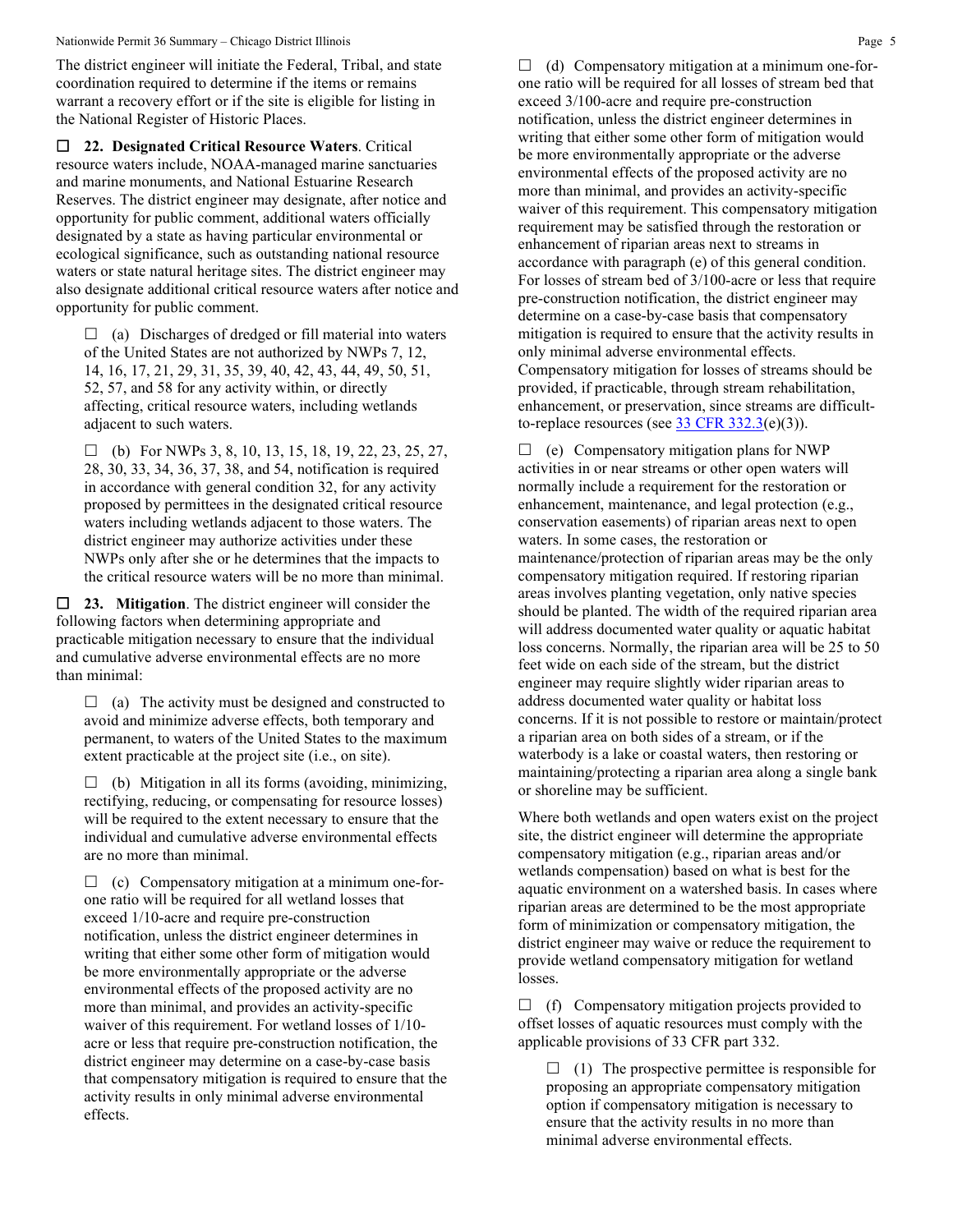For the NWPs, the preferred mechanism for providing compensatory mitigation is mitigation bank credits or in-lieu fee program credits (see 33 CFR  $332.3(b)(2)$  and  $(3)$ ). However, if an appropriate number and type of mitigation bank or in-lieu credits are not available at the time the PCN is submitted to the district engineer, the district engineer may approve the use of permittee-responsible mitigation.

 $\Box$  (2) The amount of compensatory mitigation required by the district engineer must be sufficient to ensure that the authorized activity results in no more than minimal individual and cumulative adverse environmental effects (see 33 CFR 330.1(e)(3)). (See also 33 CFR 332.3(f).)

 $\Box$  (3) Since the likelihood of success is greater and the impacts to potentially valuable uplands are reduced, aquatic resource restoration should be the first compensatory mitigation option considered for permittee-responsible mitigation.

 $\Box$  (4) If permittee-responsible mitigation is the proposed option, the prospective permittee is responsible for submitting a mitigation plan. A conceptual or detailed mitigation plan may be used by the district engineer to make the decision on the NWP verification request, but a final mitigation plan that addresses the applicable requirements of 33 CFR  $332.4(c)(2)$  through (14) must be approved by the district engineer before the permittee begins work in waters of the United States, unless the district engineer determines that prior approval of the final mitigation plan is not practicable or not necessary to ensure timely completion of the required compensatory mitigation (see 33 CFR 332.3(k)(3)).

 $\Box$  (5) If mitigation bank or in-lieu fee program credits are the proposed option, the mitigation plan needs to address only the baseline conditions at the impact site and the number of credits to be provided (see 33 CFR 332.4(c)(1)(ii)).

 $\Box$  (6) Compensatory mitigation requirements (e.g., resource type and amount to be provided as compensatory mitigation, site protection, ecological performance standards, monitoring requirements) may be addressed through conditions added to the NWP authorization, instead of components of a compensatory mitigation plan (see 33 CFR  $332.4(c)(1)(ii)$ .

 $\Box$  (g) Compensatory mitigation will not be used to increase the acreage losses allowed by the acreage limits of the NWPs. For example, if an NWP has an acreage limit of 1/2-acre, it cannot be used to authorize any NWP activity resulting in the loss of greater than 1/2-acre of waters of the United States, even if compensatory mitigation is provided that replaces or restores some of the lost waters. However, compensatory mitigation can and should be used, as necessary, to ensure that an NWP activity already meeting the established acreage limits also satisfies the no more than minimal impact requirement for the NWPs.

 $\Box$  (h) Permittees may propose the use of mitigation banks, in-lieu fee programs, or permittee-responsible mitigation. When developing a compensatory mitigation proposal, the permittee must consider appropriate and practicable options consistent with the framework at 33 CFR 332.3(b). For activities resulting in the loss of marine or estuarine resources, permittee-responsible mitigation may be environmentally preferable if there are no mitigation banks or in-lieu fee programs in the area that have marine or estuarine credits available for sale or transfer to the permittee. For permittee-responsible mitigation, the special conditions of the NWP verification must clearly indicate the party or parties responsible for the implementation and performance of the compensatory mitigation project, and, if required, its long-term management.

 $\Box$  (i) Where certain functions and services of waters of the United States are permanently adversely affected by a regulated activity, such as discharges of dredged or fill material into waters of the United States that will convert a forested or scrub-shrub wetland to a herbaceous wetland in a permanently maintained utility line right-of-way, mitigation may be required to reduce the adverse environmental effects of the activity to the no more than minimal level.

 **24. Safety of Impoundment Structures**. To ensure that all impoundment structures are safely designed, the district engineer may require non-Federal applicants to demonstrate that the structures comply with established state dam safety criteria or have been designed by qualified persons. The district engineer may also require documentation that the design has been independently reviewed by similarly qualified persons, and appropriate modifications made to ensure safety.

## **25. Water Quality**.

 $\Box$  (a) Where the certifying authority (state, authorized tribe, or EPA, as appropriate) has not previously certified compliance of an NWP with CWA section 401, a CWA section 401 water quality certification for the proposed discharge must be obtained or waived (see 33 CFR [330.4\(](https://www.federalregister.gov/select-citation/2021/01/13/33-CFR-330.4)c)). If the permittee cannot comply with all of the conditions of a water quality certification previously issued by certifying authority for the issuance of the NWP, then the permittee must obtain a water quality certification or waiver for the proposed discharge in order for the activity to be authorized by an NWP.

 $\Box$  (b) If the NWP activity requires pre-construction notification and the certifying authority has not previously certified compliance of an NWP with CWA section 401, the proposed discharge is not authorized by an NWP until water quality certification is obtained or waived. If the certifying authority issues a water quality certification for the proposed discharge, the permittee must submit a copy of the certification to the district engineer. The discharge is not authorized by an NWP until the district engineer has notified the permittee that the water quality certification requirement has been satisfied by the issuance of a water quality certification or a waiver.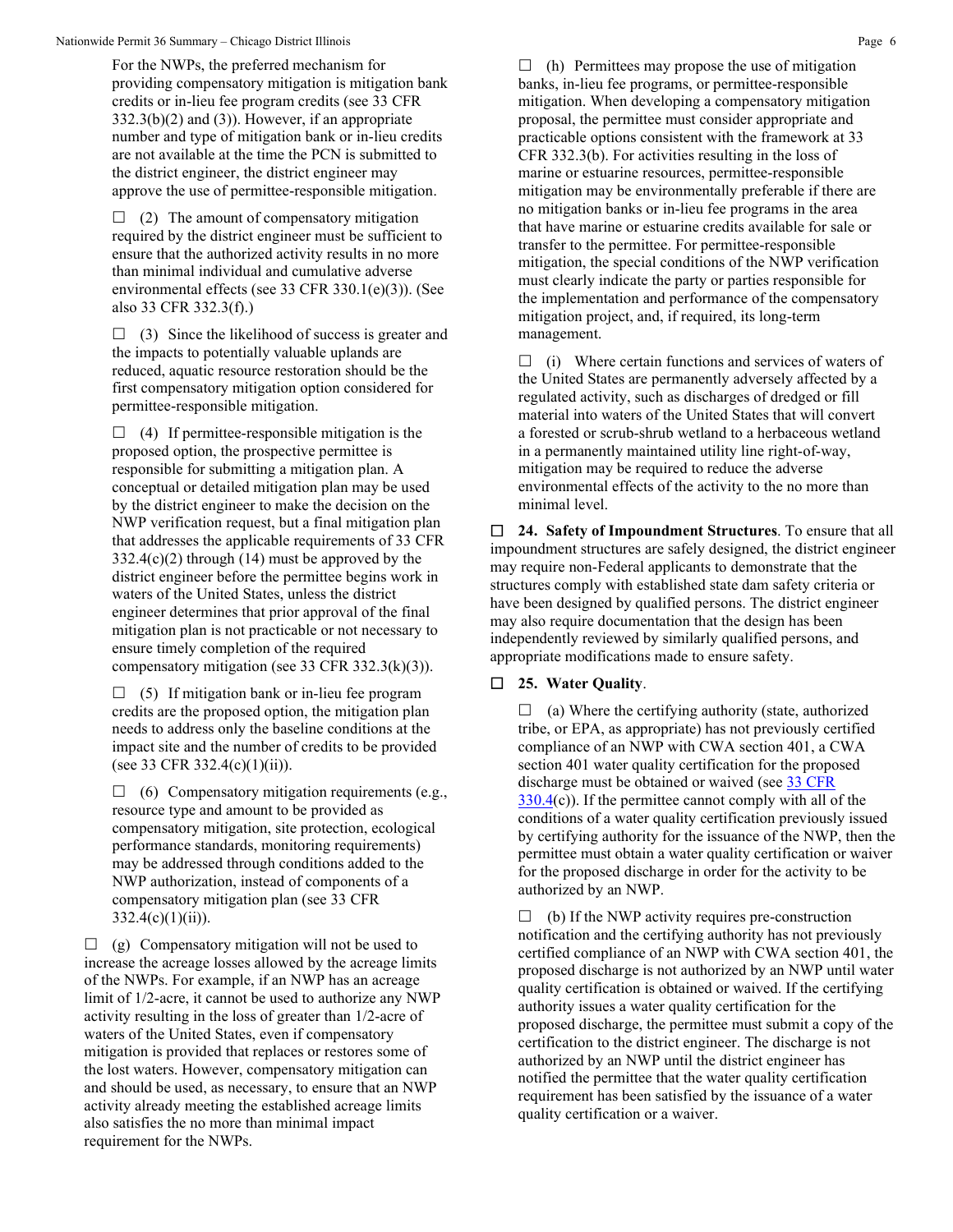$\Box$  (c) The district engineer or certifying authority may require additional water quality management measures to ensure that the authorized activity does not result in more than minimal degradation of water quality.

 **26. Coastal Zone Management**. In coastal states where an NWP has not previously received a state coastal zone management consistency concurrence, an individual state coastal zone management consistency concurrence must be obtained, or a presumption of concurrence must occur (see 33 CFR 330.4(d)). If the permittee cannot comply with all of the conditions of a coastal zone management consistency concurrence previously issued by the state, then the permittee must obtain an individual coastal zone management consistency concurrence or presumption of concurrence in order for the activity to be authorized by NWP. The district engineer or a state may require additional measures to ensure that the authorized activity is consistent with state coastal zone management requirements.

 **27. Regional and Case-By-Case Conditions**. The activity must comply with any regional conditions that may have been added by the Division Engineer (see 33 CFR 330.4(e)) and with any case specific conditions added by the Corps or by the state, Indian Tribe, or U.S. EPA in its CWA section 401 Water Quality Certification, or by the state in its Coastal Zone Management Act consistency determination.

 **28. Use of Multiple Nationwide Permits**. The use of more than one NWP for a single and complete project is authorized, subject to the following restrictions:

 $\Box$  (a) If only one of the NWPs used to authorize the single and complete project has a specified acreage limit, the acreage loss of waters of the United States cannot exceed the acreage limit of the NWP with the highest specified acreage limit. For example, if a road crossing over tidal waters is constructed under NWP 14, with associated bank stabilization authorized by NWP 13, the maximum acreage loss of waters of the United States for the total project cannot exceed 1/3-acre.

 $\Box$  (b) If one or more of the NWPs used to authorize the single and complete project has specified acreage limits, the acreage loss of waters of the United States authorized by those NWPs cannot exceed their respective specified acreage limits. For example, if a commercial development is constructed under NWP 39, and the single and complete project includes the filling of an upland ditch authorized by NWP 46, the maximum acreage loss of waters of the United States for the commercial development under NWP 39 cannot exceed 1/2-acre, and the total acreage loss of waters of United States due to the NWP 39 and 46 activities cannot exceed 1 acre.

 **29. Transfer of Nationwide Permit Verifications**. If the permittee sells the property associated with a nationwide permit verification, the permittee may transfer the nationwide permit verification to the new owner by submitting a letter to the appropriate Corps district office to validate the transfer. A copy of the nationwide permit verification must be attached to the letter, and the letter must contain the following statement and signature:

"When the structures or work authorized by this nationwide permit are still in existence at the time the property is transferred, the terms and conditions of this nationwide permit, including any special conditions, will continue to be binding on the new owner(s) of the property. To validate the transfer of this nationwide permit and the associated liabilities associated with compliance with its terms and conditions, have the transferee sign and date below."

(Transferee)

## (Date)

 **30. Compliance Certification**. Each permittee who receives an NWP verification letter from the Corps must provide a signed certification documenting completion of the authorized activity and implementation of any required compensatory mitigation. The success of any required permittee-responsible mitigation, including the achievement of ecological performance standards, will be addressed separately by the district engineer.

The Corps will provide the permittee the certification document with the NWP verification letter. The certification document will include:

 $\Box$  (a) A statement that the authorized activity was done in accordance with the NWP authorization, including any general, regional, or activity-specific conditions;

 $\Box$  (b) A statement that the implementation of any required compensatory mitigation was completed in accordance with the permit conditions. If credits from a mitigation bank or in-lieu fee program are used to satisfy the compensatory mitigation requirements, the certification must include the documentation required by 33 CFR 332.3(l)(3) to confirm that the permittee secured the appropriate number and resource type of credits; and

 $\Box$  (c) The signature of the permittee certifying the completion of the activity and mitigation.

The completed certification document must be submitted to the district engineer within 30 days of completion of the authorized activity or the implementation of any required compensatory mitigation, whichever occurs later.

 **31. Activities Affecting Structures or Works Built by the United States.** If an NWP activity also requires review by, or permission from, the Corps pursuant to 33 U.S.C. 408 because it will alter or temporarily or permanently occupy or use a U.S. Army Corps of Engineers (USACE) federally authorized Civil Works project (a "USACE project"), the prospective permittee must submit a pre-construction notification. See paragraph (b)(10) of general condition 32. An activity that requires section 408 permission and/or review is not authorized by NWP until the appropriate Corps office issues the section 408 permission or completes its review to alter, occupy, or use the USACE project, and the district engineer issues a written NWP verification.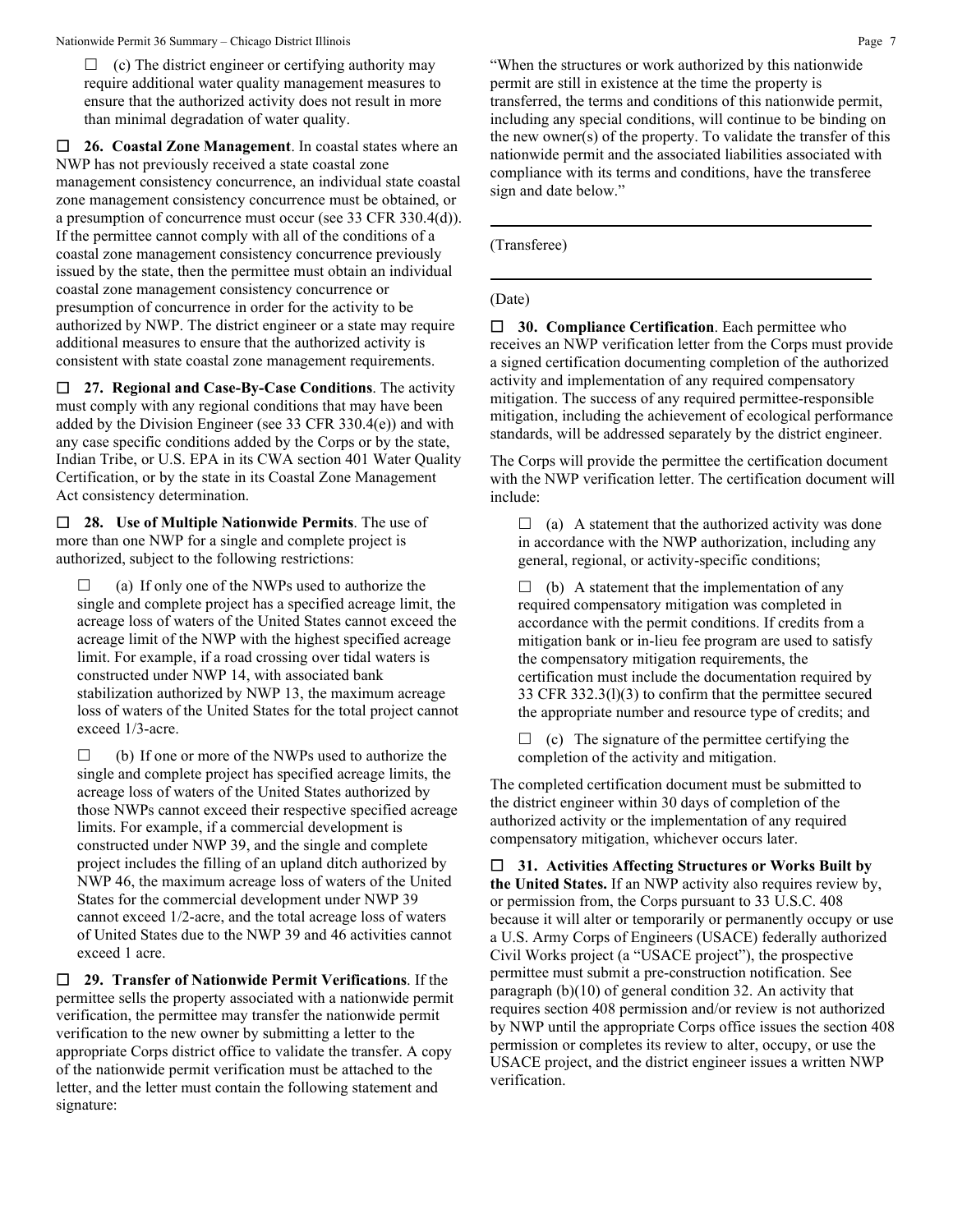## **32. Pre-Construction Notification**.

 $\Box$  (a) **Timing**. Where required by the terms of the NWP, the prospective permittee must notify the district engineer by submitting a pre-construction notification (PCN) as early as possible. The district engineer must determine if the PCN is complete within 30 calendar days of the date of receipt and, if the PCN is determined to be incomplete, notify the prospective permittee within that 30 day period to request the additional information necessary to make the PCN complete. The request must specify the information needed to make the PCN complete. As a general rule, district engineers will request additional information necessary to make the PCN complete only once. However, if the prospective permittee does not provide all of the requested information, then the district engineer will notify the prospective permittee that the PCN is still incomplete and the PCN review process will not commence until all of the requested information has been received by the district engineer. The prospective permittee shall not begin the activity until either:

 $\Box$  (1) He or she is notified in writing by the district engineer that the activity may proceed under the NWP with any special conditions imposed by the district or division engineer; or

 $\Box$  (2) 45 calendar days have passed from the district engineer's receipt of the complete PCN and the prospective permittee has not received written notice from the district or division engineer. However, if the permittee was required to notify the Corps pursuant to general condition 18 that listed species or critical habitat might be affected or are in the vicinity of the activity, or to notify the Corps pursuant to general condition 20 that the activity might have the potential to cause effects to historic properties, the permittee cannot begin the activity until receiving written notification from the Corps that there is "no effect" on listed species or "no potential to cause effects" on historic properties, or that any consultation required under Section 7 of the Endangered Species Act (see 33 CFR 330.4(f)) and/or section 106 of the National Historic Preservation Act (see 33 CFR 330.4(g)) has been completed. If the proposed activity requires a written waiver to exceed specified limits of an NWP, the permittee may not begin the activity until the district engineer issues the waiver. If the district or division engineer notifies the permittee in writing that an individual permit is required within 45 calendar days of receipt of a complete PCN, the permittee cannot begin the activity until an individual permit has been obtained. Subsequently, the permittee's right to proceed under the NWP may be modified, suspended, or revoked only in accordance with the procedure set forth in 33 CFR 330.5(d)(2).

 (b) **Contents of Pre-Construction Notification**. The PCN must be in writing and include the following information:

 $\Box$  (1) Name, address and telephone numbers of the prospective permittee;

 $\Box$  (2) Location of the proposed activity;

 $\Box$  (3) Identify the specific NWP or NWP(s) the prospective permittee wants to use to authorize the proposed activity;

 $\Box$  (4) (i) A description of the proposed activity; the activity's purpose; direct and indirect adverse environmental effects the activity would cause, including the anticipated amount of loss of wetlands, other special aquatic sites, and other waters expected to result from the NWP activity, in acres, linear feet, or other appropriate unit of measure; a description of any proposed mitigation measures intended to reduce the adverse environmental effects caused by the proposed activity; and any other NWP(s), regional general permit(s), or individual permit(s) used or intended to be used to authorize any part of the proposed project or any related activity, including other separate and distant crossings for linear projects that require Department of the Army authorization but do not require pre-construction notification.The description of the proposed activity and any proposed mitigation measures should be sufficiently detailed to allow the district engineer to determine that the adverse environmental effects of the activity will be no more than minimal and to determine the need for compensatory mitigation or other mitigation measures.

 $\Box$  (ii) For linear projects where one or more single and complete crossings require preconstruction notification, the PCN must include the quantity of anticipated losses of wetlands, other special aquatic sites, and other waters for each single and complete crossing of those wetlands, other special aquatic sites, and other waters (including those single and complete crossings authorized by NWP but do not require PCNs). This information will be used by the district engineer to evaluate the cumulative adverse environmental effects of the proposed linear project, and does not change those non-PCN NWP activities into NWP PCNs.

 $\Box$  (iii) Sketches should be provided when necessary to show that the activity complies with the terms of the NWP. (Sketches usually clarify the activity and when provided results in a quicker decision. Sketches should contain sufficient detail to provide an illustrative description of the proposed activity (e.g., a conceptual plan), but do not need to be detailed engineering plans);

 $\Box$  (5) The PCN must include a delineation of wetlands, other special aquatic sites, and other waters, such as lakes and ponds, perennial, and intermittent, on the project site. Wetland delineations must be prepared in accordance with the current method required by the Corps. The permittee may ask the Corps to delineate the special aquatic sites and other waters on the project site, but there may be a delay if the Corps does the delineation, especially if the project site is large or contains many wetlands,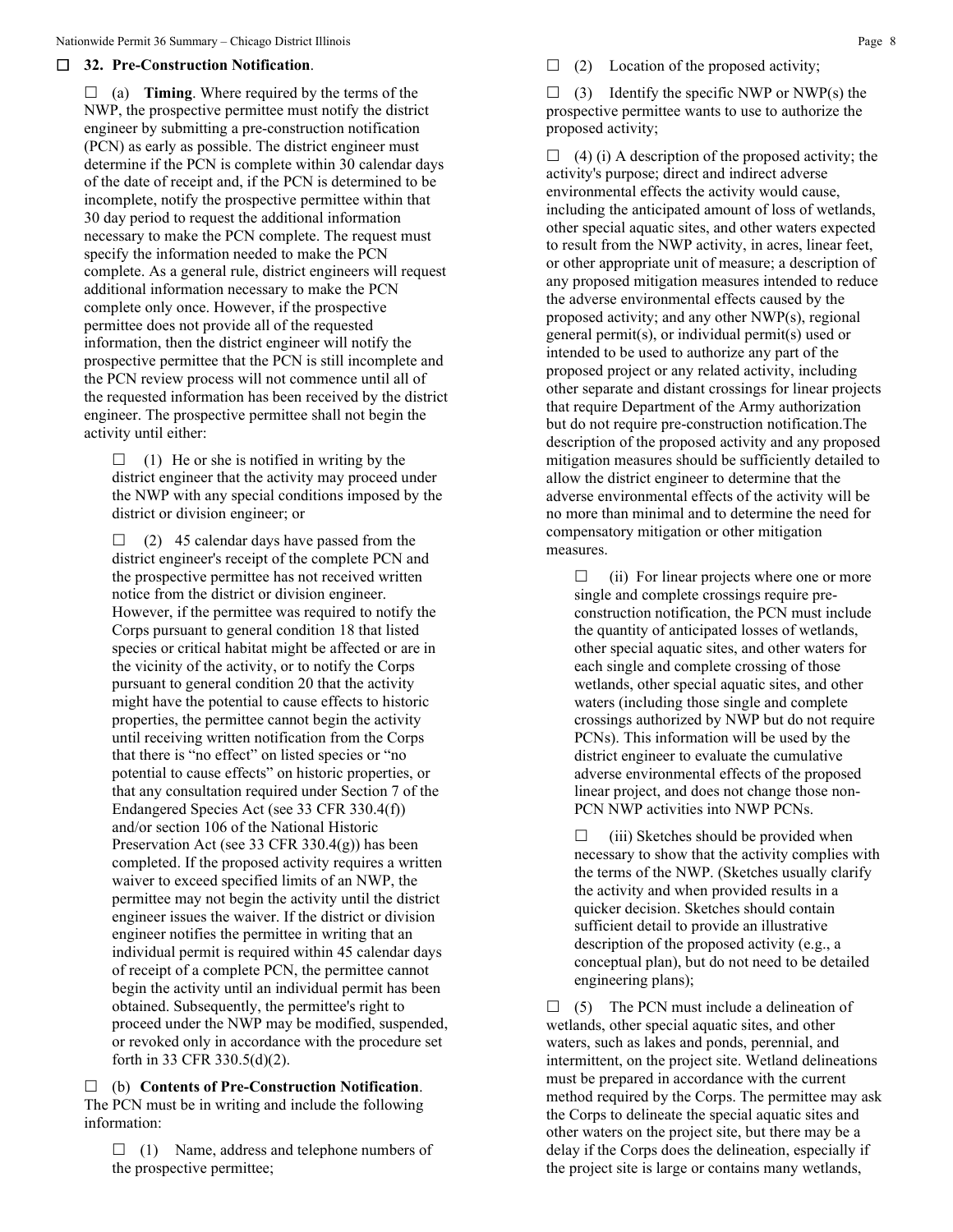other special aquatic sites, and other waters. Furthermore, the 45-day period will not start until the delineation has been submitted to or completed by the Corps, as appropriate;

 $\Box$  (6) If the proposed activity will result in the loss of greater than 1/10-acre of wetlands or 3/100 acre of stream bed and a PCN is required, the prospective permittee must submit a statement describing how the mitigation requirement will be satisfied, or explaining why the adverse environmental effects are no more than minimal and why compensatory mitigation should not be required. As an alternative, the prospective permittee may submit a conceptual or detailed mitigation plan.

 $\Box$  (7) For non-federal permittees, if any listed species (or species proposed for listing) or designated critical habitat (or critical habitat proposed for such designation) might be affected or is in the vicinity of the activity, or if the activity is located in designated critical habitat (or critical habitat proposed for such designation), the PCN must include the name(s) of those endangered or threatened species (or species proposed for listing) that might be affected by the proposed activity or utilize the designated critical habitat (or critical habitat proposed for such designation) that might be affected by the proposed activity. For NWP activities that require pre-construction notification, Federal permittees must provide documentation demonstrating compliance with the Endangered Species Act;

 $\Box$  (8) For non-federal permittees, if the NWP activity might have the potential to cause effects to a historic property listed on, determined to be eligible for listing on, or potentially eligible for listing on, the National Register of Historic Places, the PCN must state which historic property might have the potential to be affected by the proposed activity or include a vicinity map indicating the location of the historic property. For NWP activities that require preconstruction notification, Federal permittees must provide documentation demonstrating compliance with section 106 of the National Historic Preservation Act;

 $\Box$  (9) For an activity that will occur in a component of the National Wild and Scenic River System, or in a river officially designated by Congress as a "study river" for possible inclusion in the system while the river is in an official study status, the PCN must identify the Wild and Scenic River or the "study river" (see general condition 16); and

 $\Box$  (10) For an NWP activity that requires permission from, or review by, the Corps pursuant to 33 U.S.C. 408 because it will alter or temporarily or permanently occupy or use a U.S. Army Corps of Engineers federally authorized civil works project, the pre-construction notification must include a statement confirming that the project proponent has submitted a written request for section 408

permission from, or review by, the Corps office having jurisdiction over that USACE project.

 (c) **Form of Pre-Construction Notification.** The nationwide permit pre-construction notification form (Form ENG 6082) should be used for NWP PCNs. A letter containing the required information may also be used. Applicants may provide electronic files of PCNs and supporting materials if the district engineer has established tools and procedures for electronic submittals.

(d) **Agency Coordination**:

 $\Box$  (1) The district engineer will consider any comments from Federal and state agencies concerning the proposed activity's compliance with the terms and conditions of the NWPs and the need for mitigation to reduce the activity's adverse environmental effects so that they are no more than minimal.

 $\Box$  (2) Agency coordination is required for:

i) All NWP activities that require preconstruction notification and result in the loss of greater than 1/2-acre of waters of the United States;

ii) NWP 13 activities in excess of 500 linear feet, fills greater than one cubic yard per running foot, or involve discharges of dredged or fill material into special aquatic sites; and

(iii) NWP 54 activities in excess of 500 linear feet, or that extend into the waterbody more than 30 feet from the mean low water line in tidal waters or the ordinary high water mark in the Great Lakes.

 $\Box$  (3) When agency coordination is required, the district engineer will immediately provide (e.g., via email, facsimile transmission, overnight mail, or other expeditious manner) a copy of the complete PCN to the appropriate Federal or state offices (FWS, state natural resource or water quality agency, EPA, and, if appropriate, the NMFS). With the exception of NWP 37, these agencies will have 10 calendar days from the date the material is transmitted to notify the district engineer via telephone, facsimile transmission, or email that they intend to provide substantive, site-specific comments. The comments must explain why the agency believes the adverse environmental effects will be more than minimal. If so contacted by an agency, the district engineer will wait an additional 15 calendar days before making a decision on the pre-construction notification. The district engineer will fully consider agency comments received within the specified time frame concerning the proposed activity's compliance with the terms and conditions of the NWPs, including the need for mitigation to ensure that the net adverse environmental effects of the proposed activity are no more than minimal. The district engineer will provide no response to the resource agency, except as provided below.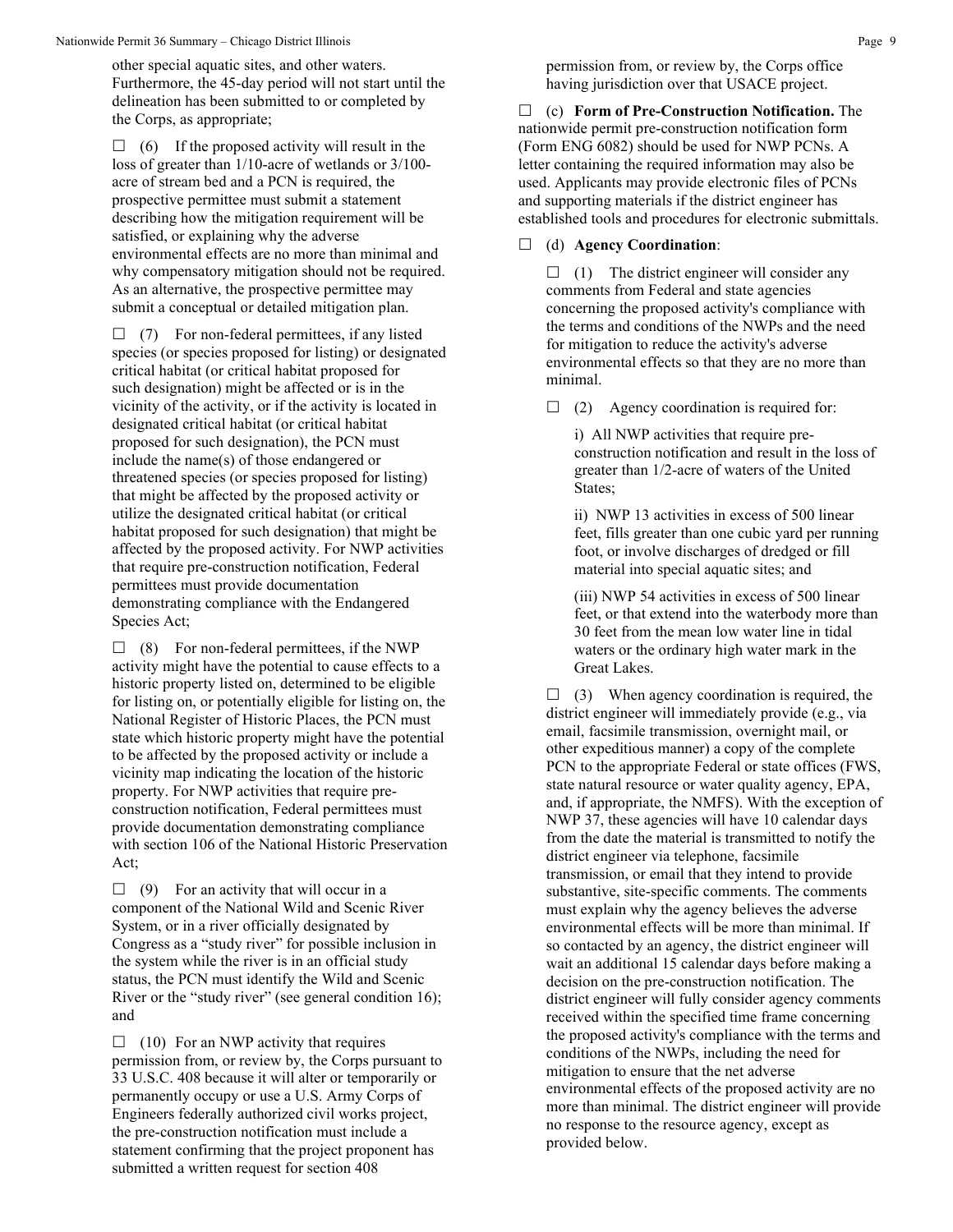The district engineer will indicate in the administrative record associated with each preconstruction notification that the resource agencies' concerns were considered. For NWP 37, the emergency watershed protection and rehabilitation activity may proceed immediately in cases where there is an unacceptable hazard to life or a significant loss of property or economic hardship will occur. The district engineer will consider any comments received to decide whether the NWP 37 authorization should be modified, suspended, or revoked in accordance with the procedures at 33 CFR 330.5.

 $\Box$  (4) In cases of where the prospective permittee is not a Federal agency, the district engineer will provide a response to NMFS within 30 calendar days of receipt of any Essential Fish Habitat conservation recommendations, as required by section 305(b)(4)(B) of the Magnuson-Stevens Fishery Conservation and Management Act.

 $\Box$  (5) Applicants are encouraged to provide the Corps with either electronic files or multiple copies of pre-construction notifications to expedite agency coordination.

#### **C. District Engineer's Decision**

 $\Box$  1. In reviewing the PCN for the proposed activity, the district engineer will determine whether the activity authorized by the NWP will result in more than minimal individual or cumulative adverse environmental effects or may be contrary to the public interest. If a project proponent requests authorization by a specific NWP, the district engineer should issue the NWP verification for that activity if it meets the terms and conditions of that NWP, unless he or she determines, after considering mitigation, that the proposed activity will result in more than minimal individual and cumulative adverse effects on the aquatic environment and other aspects of the public interest and exercises discretionary authority to require an individual permit for the proposed activity. For a linear project, this determination will include an evaluation of the single and complete crossings of waters of the United States that require PCNs to determine whether they individually satisfy the terms and conditions of the NWP(s), as well as the cumulative effects caused by all of the crossings of waters of the United States authorized by NWP. If an applicant requests a waiver of an applicable limit, as provided for in NWPs 13, 36, or 54, the district engineer will only grant the waiver upon a written determination that the NWP activity will result in only minimal individual and cumulative adverse environmental effects.

 $\Box$  2. When making minimal adverse environmental effects determinations the district engineer will consider the direct and indirect effects caused by the NWP activity. He or she will also consider the cumulative adverse environmental effects caused by activities authorized by NWP and whether those cumulative adverse environmental effects are no more than minimal. The district engineer will also consider site specific factors, such as the environmental setting in the vicinity of the NWP activity, the type of resource that will be affected by the NWP activity, the functions provided by the aquatic resources that will be affected by the NWP activity, the degree or magnitude to which the aquatic resources

perform those functions, the extent that aquatic resource functions will be lost as a result of the NWP activity (e.g., partial or complete loss), the duration of the adverse effects (temporary or permanent), the importance of the aquatic resource functions to the region (e.g., watershed or ecoregion), and mitigation required by the district engineer. If an appropriate functional or condition assessment method is available and practicable to use, that assessment method may be used by the district engineer to assist in the minimal adverse environmental effects determination. The district engineer may add case-specific special conditions to the NWP authorization to address site-specific environmental concerns.

 $\Box$  3. If the proposed activity requires a PCN and will result in a loss of greater than 1/10-acre of wetlands or 3/100 acre of stream bed, the prospective permittee should submit a mitigation proposal with the PCN. Applicants may also propose compensatory mitigation for NWP activities with smaller impacts, or for impacts to other types of waters. The district engineer will consider any proposed compensatory mitigation or other mitigation measures the applicant has included in the proposal in determining whether the net adverse environmental effects of the proposed activity are no more than minimal. The compensatory mitigation proposal may be either conceptual or detailed. If the district engineer determines that the activity complies with the terms and conditions of the NWP and that the adverse environmental effects are no more than minimal, after considering mitigation, the district engineer will notify the permittee and include any activity-specific conditions in the NWP verification the district engineer deems necessary. Conditions for compensatory mitigation requirements must comply with the appropriate provisions at  $33 \text{ CFR } 332.3(k)$ . The district engineer must approve the final mitigation plan before the permittee commences work in waters of the United States, unless the district engineer determines that prior approval of the final mitigation plan is not practicable or not necessary to ensure timely completion of the required compensatory mitigation. If the prospective permittee elects to submit a compensatory mitigation plan with the PCN, the district engineer will expeditiously review the proposed compensatory mitigation plan. The district engineer must review the proposed compensatory mitigation plan within 45 calendar days of receiving a complete PCN and determine whether the proposed mitigation would ensure that the NWP activity results in no more than minimal adverse environmental effects. If the net adverse environmental effects of the NWP activity (after consideration of the mitigation proposal) are determined by the district engineer to be no more than minimal, the district engineer will provide a timely written response to the applicant. The response will state that the NWP activity can proceed under the terms and conditions of the NWP, including any activity-specific conditions added to the NWP authorization by the district engineer.

 $\Box$  4. If the district engineer determines that the adverse environmental effects of the proposed activity are more than minimal, then the district engineer will notify the applicant either: (a) That the activity does not qualify for authorization under the NWP and instruct the applicant on the procedures to seek authorization under an individual permit;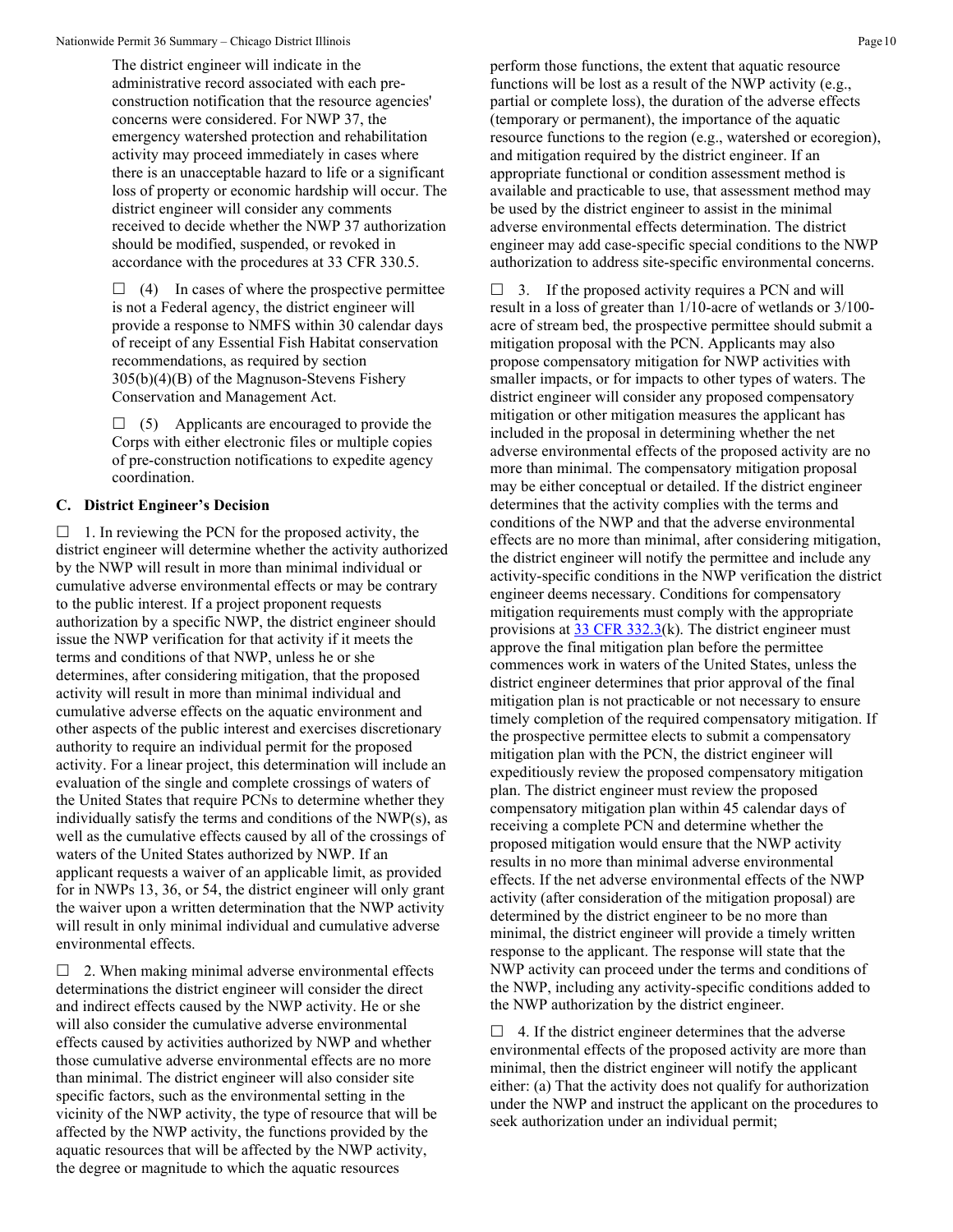(b) that the activity is authorized under the NWP subject to the applicant's submission of a mitigation plan that would reduce the adverse environmental effects so that they are no more than minimal; or (c) that the activity is authorized under the NWP with specific modifications or conditions. Where the district engineer determines that mitigation is required to ensure no more than minimal adverse environmental effects, the activity will be authorized within the 45-day PCN period (unless additional time is required to comply with general conditions 18, 20, and/or 31), with activity-specific conditions that state the mitigation requirements. The authorization will include the necessary conceptual or detailed mitigation plan or a requirement that the applicant submit a mitigation plan that would reduce the adverse environmental effects so that they are no more than minimal. When compensatory mitigation is required, no work in waters of the United States may occur until the district engineer has approved a specific mitigation plan or has determined that prior approval of a final mitigation plan is not practicable or not necessary to ensure timely completion of the required compensatory mitigation.

#### D. **Further Information**

1. District engineers have authority to determine if an activity complies with the terms and conditions of an NWP.

2. NWPs do not obviate the need to obtain other federal, state, or local permits, approvals, or authorizations required by law.

3. NWPs do not grant any property rights or exclusive privileges.

4. NWPs do not authorize any injury to the property or rights of others.

5. NWPs do not authorize interference with any existing or proposed Federal project (see general condition 31).

#### E. **Definitions**

**Best management practices (BMPs)**: Policies, practices, procedures, or structures implemented to mitigate the adverse environmental effects on surface water quality resulting from development. BMPs are categorized as structural or nonstructural.

**Compensatory mitigation**: The restoration (re-establishment or rehabilitation), establishment (creation), enhancement, and/or in certain circumstances preservation of aquatic resources for the purposes of offsetting unavoidable adverse impacts which remain after all appropriate and practicable avoidance and minimization has been achieved.

**Currently serviceable**: Useable as is or with some maintenance, but not so degraded as to essentially require reconstruction.

**Direct effects**: Effects that are caused by the activity and occur at the same time and place.

**Discharge:** The term "discharge" means any discharge of dredged or fill material into waters of the United States.

**Ecological reference:** A model used to plan and design an aquatic habitat and riparian area restoration, enhancement, or establishment activity under NWP 27. An ecological reference may be based on the structure, functions, and dynamics of an aquatic habitat type or a riparian area type that currently exists in the region where the proposed NWP 27 activity is located. Alternatively, an ecological reference may be based on a conceptual model for the aquatic habitat type or riparian area type to be restored, enhanced, or established as a result of the proposed NWP 27 activity. An ecological reference takes into account the range of variation of the aquatic habitat type or riparian area type in the region.

**Enhancement**: The manipulation of the physical, chemical, or biological characteristics of an aquatic resource to heighten, intensify, or improve a specific aquatic resource function(s). Enhancement results in the gain of selected aquatic resource function(s), but may also lead to a decline in other aquatic resource function(s). Enhancement does not result in a gain in aquatic resource area.

**Establishment (creation):** The manipulation of the physical, chemical, or biological characteristics present to develop an aquatic resource that did not previously exist at an upland site. Establishment results in a gain in aquatic resource area.

**High Tide Line**: The line of intersection of the land with the water's surface at the maximum height reached by a rising tide. The high tide line may be determined, in the absence of actual data, by a line of oil or scum along shore objects, a more or less continuous deposit of fine shell or debris on the foreshore or berm, other physical markings or characteristics, vegetation lines, tidal gages, or other suitable means that delineate the general height reached by a rising tide. The line encompasses spring high tides and other high tides that occur with periodic frequency but does not include storm surges in which there is a departure from the normal or predicted reach of the tide due to the piling up of water against a coast by strong winds such as those accompanying a hurricane or other intense storm.

**Historic Property**: Any prehistoric or historic district, site (including archaeological site), building, structure, or other object included in, or eligible for inclusion in, the National Register of Historic Places maintained by the Secretary of the Interior. This term includes artifacts, records, and remains that are related to and located within such properties. The term includes properties of traditional religious and cultural importance to an Indian tribe or Native Hawaiian organization and that meet the National Register criteria (36 CFR part 60).

**Independent utility**: A test to determine what constitutes a single and complete non-linear project in the Corps Regulatory Program. A project is considered to have independent utility if it would be constructed absent the construction of other projects in the project area. Portions of a multi-phase project that depend upon other phases of the project do not have independent utility. Phases of a project that would be constructed even if the other phases were not built can be considered as separate single and complete projects with independent utility.

**Indirect effects**: Effects that are caused by the activity and are later in time or farther removed in distance, but are still reasonably foreseeable.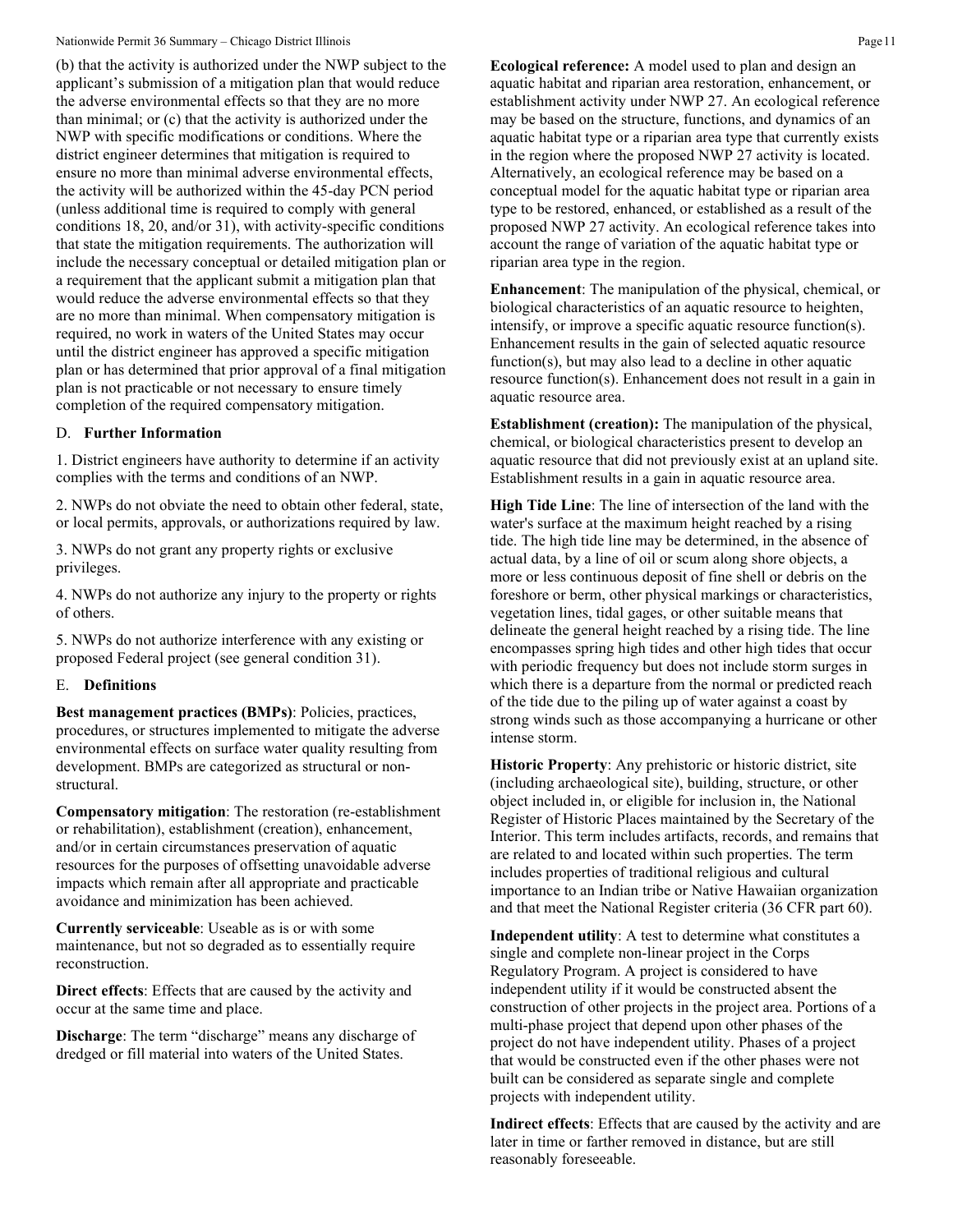**Loss of waters of the United States**: Waters of the United States that are permanently adversely affected by filling, flooding, excavation, or drainage because of the regulated activity. The loss of stream bed includes the acres of stream bed that are permanently adversely affected by filling or excavation because of the regulated activity. Permanent adverse effects include permanent discharges of dredged or fill material that change an aquatic area to dry land, increase the bottom elevation of a waterbody, or change the use of a waterbody. The acreage of loss of waters of the United States is a threshold measurement of the impact to jurisdictional waters for determining whether a project may qualify for an NWP; it is not a net threshold that is calculated after considering compensatory mitigation that may be used to offset losses of aquatic functions and services. Waters of the United States temporarily filled, flooded, excavated, or drained, but restored to pre-construction contours and elevations after construction, are not included in the measurement of loss of waters of the United States. Impacts resulting from activities that do not require Department of the Army authorization, such as activities eligible for exemptions under section 404(f) of the Clean Water Act, are not considered when calculating the loss of waters of the United States.

**Navigable waters:** Waters subject to section 10 of the Rivers and Harbors Act of 1899. These waters are defined at 33 CFR part 329.

**Non-tidal wetland**: A non-tidal wetland is a wetland that is not subject to the ebb and flow of tidal waters. Non-tidal wetlands contiguous to tidal Start Printed Page 57394waters are located landward of the high tide line (i.e., spring high tide line).

**Open water**: For purposes of the NWPs, an open water is any area that in a year with normal patterns of precipitation has water flowing or standing above ground to the extent that an ordinary high water mark can be determined. Aquatic vegetation within the area of flowing or standing water is either non-emergent, sparse, or absent. Vegetated shallows are considered to be open waters. Examples of "open waters" include rivers, streams, lakes, and ponds.

**Ordinary High Water Mark**: The term ordinary high water mark means that line on the shore established by the fluctuations of water and indicated by physical characteristics such as a clear, natural line impressed on the bank, shelving, changes in the character of soil, destruction of terrestrial vegetation, the presence of litter and debris, or other appropriate means that consider the characteristics of the surrounding areas.

**Perennial stream**: A perennial stream has surface water flowing continuously year-round during a typical year.

**Practicable**: Available and capable of being done after taking into consideration cost, existing technology, and logistics in light of overall project purposes.

**Pre-construction notification:** A request submitted by the project proponent to the Corps for confirmation that a particular activity is authorized by nationwide permit. The request may be a permit application, letter, or similar document that includes information about the proposed work and its anticipated environmental effects. Pre-construction notification may be required by the terms and conditions of a nationwide permit, or by regional conditions. A preconstruction notification may be voluntarily submitted in cases where pre-construction notification is not required and the project proponent wants confirmation that the activity is authorized by nationwide permit.

**Preservation**: The removal of a threat to, or preventing the decline of, aquatic resources by an action in or near those aquatic resources. This term includes activities commonly associated with the protection and maintenance of aquatic resources through the implementation of appropriate legal and physical mechanisms. Preservation does not result in a gain of aquatic resource area or functions.

**Re-establishment**: The manipulation of the physical, chemical, or biological characteristics of a site with the goal of returning natural/historic functions to a former aquatic resource. Re-establishment results in rebuilding a former aquatic resource and results in a gain in aquatic resource area and functions.

**Rehabilitation**: The manipulation of the physical, chemical, or biological characteristics of a site with the goal of repairing natural/historic functions to a degraded aquatic resource. Rehabilitation results in a gain in aquatic resource function, but does not result in a gain in aquatic resource area.

**Restoration**: The manipulation of the physical, chemical, or biological characteristics of a site with the goal of returning natural/historic functions to a former or degraded aquatic resource. For the purpose of tracking net gains in aquatic resource area, restoration is divided into two categories: Reestablishment and rehabilitation.

**Riffle and pool complex**: Riffle and pool complexes are special aquatic sites under the 404(b)(1) Guidelines. Riffle and pool complexes sometimes characterize steep gradient sections of streams. Such stream sections are recognizable by their hydraulic characteristics. The rapid movement of water over a course substrate in riffles results in a rough flow, a turbulent surface, and high dissolved oxygen levels in the water. Pools are deeper areas associated with riffles. A slower stream velocity, a streaming flow, a smooth surface, and a finer substrate characterize pools.

**Riparian areas**: Riparian areas are lands next to streams, lakes, and estuarine-marine shorelines. Riparian areas are transitional between terrestrial and aquatic ecosystems, through which surface and subsurface hydrology connects riverine, lacustrine, estuarine, and marine waters with their adjacent wetlands, non-wetland waters, or uplands. Riparian areas provide a variety of ecological functions and services and help improve or maintain local water quality. (See general condition 23.)